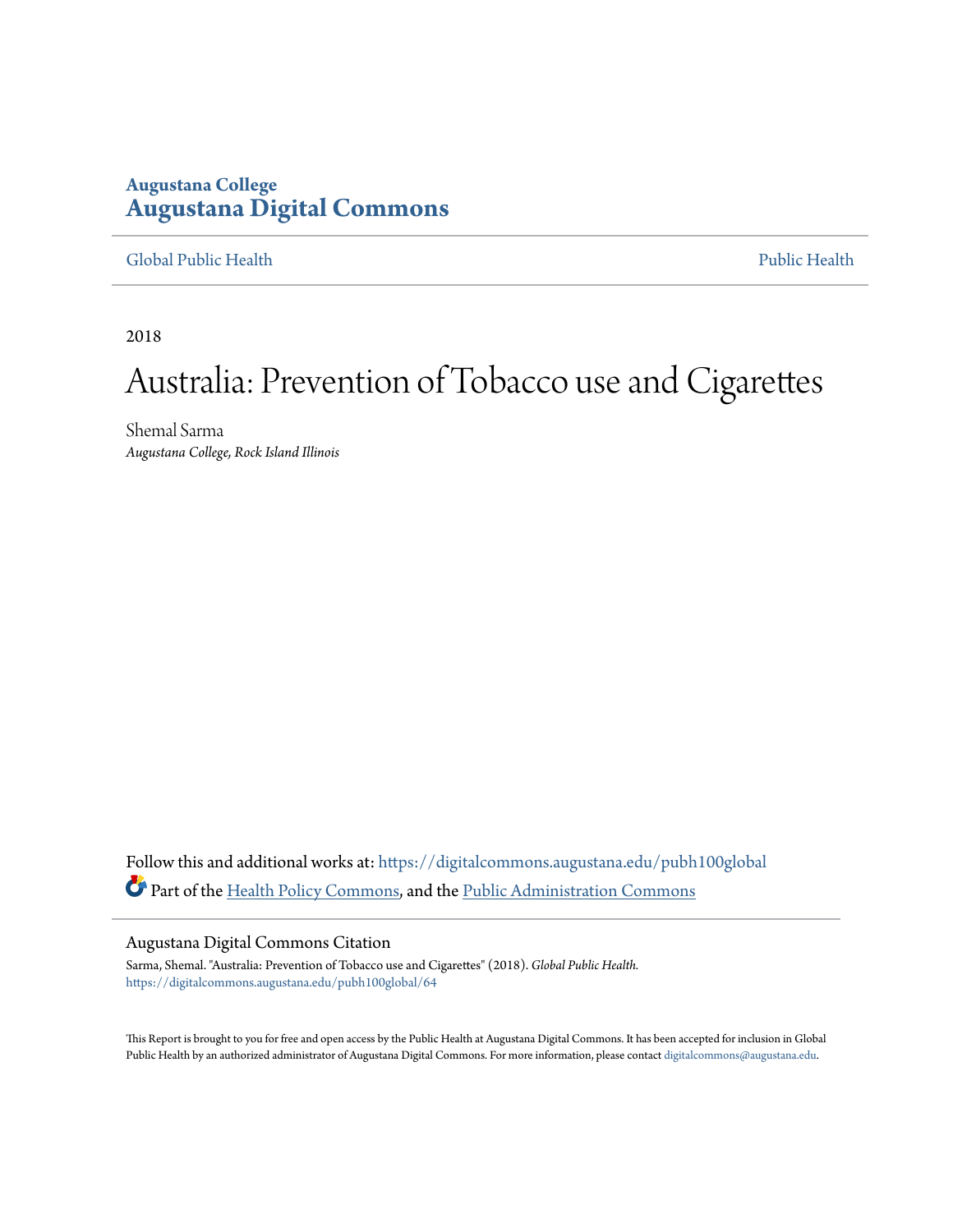# **Australia:** *Prevention of Tobacco use and Cigarettes* **Public Health Brief by Shemal Sarma**

#### **Overview**

The continent of Australia is surrounded by the Pacific Ocean located in the Oceania region. Australia is also surrounded by thousand islands in the central and south pacific ocean region which vary in geographical location and habitat but the three islands of the region Australia.Regions of New Zealand and Papua New Guinea have open plains, volcanic plateaus and mountains. The surrounding sea of Australia and the islands are home to a diverse marine life called the Great Barrier Reef and the North Caledonia Reef (national geographic). The total population of Australia is 24 million people in the 2016 census and more than half the population is in between the ages of 20 and 44 years old (Australian Bureau of Statistics). The most notable difference is the ratio between the sex groups of women and men, with women more than half the population of men in 2016. There is also a higher concentration of Australians living in the great capital cities versus the rest of the Australian plain and Indigenous population in Islands of Australia. About 90 percent of the population is European descent and 3 percent makes up for indigenous aboriginal and torres strait islanders (Britannica).

### **Governmental Structure**

The government of Australia is based on a parliamentary system that is divided into three different branches of government; the executive, the parliamentary government and the judiciary branch. Within the parliament it is broken into further two separate branches, th executive and legislative

branches are based on the government model of the United Kingdom after Australia independence from commonwealth of nations rule in 1901. The countries executive powers is held within the Queen of the United Kingdom through the commonwealth of nations and can only exercise power by the Governor-**General** 

## **Tobacco**

Important Public Health concern is the use of tobacco and cigarettes due to the prevalence of tobacco use amongst young adults from the ages of 16 and over. With almost over 97% of the age group 18-24 years have access to cigarettes (Greenhalgh, 2015). The National Health Priority Areas is a key governmental organization that is designated to reduce Australia's burden of disease having investigations into the use of tobacco. Which have revealed to be smoking a key determinant of Australia's health inequality especially amongst adolescents which is a preventable cause of premature deaths. Research on persons with Alcohol Use Disorders (AUD) and Substance Use Disorders (SUD) were 2-3 times more likes to report the lifetime and current use of tobacco and cigarettes with significant between the young aged groups and no differences between gender (Weinberger).<br>Percentage of adults who .



(National Health Performance Authority, 2013)